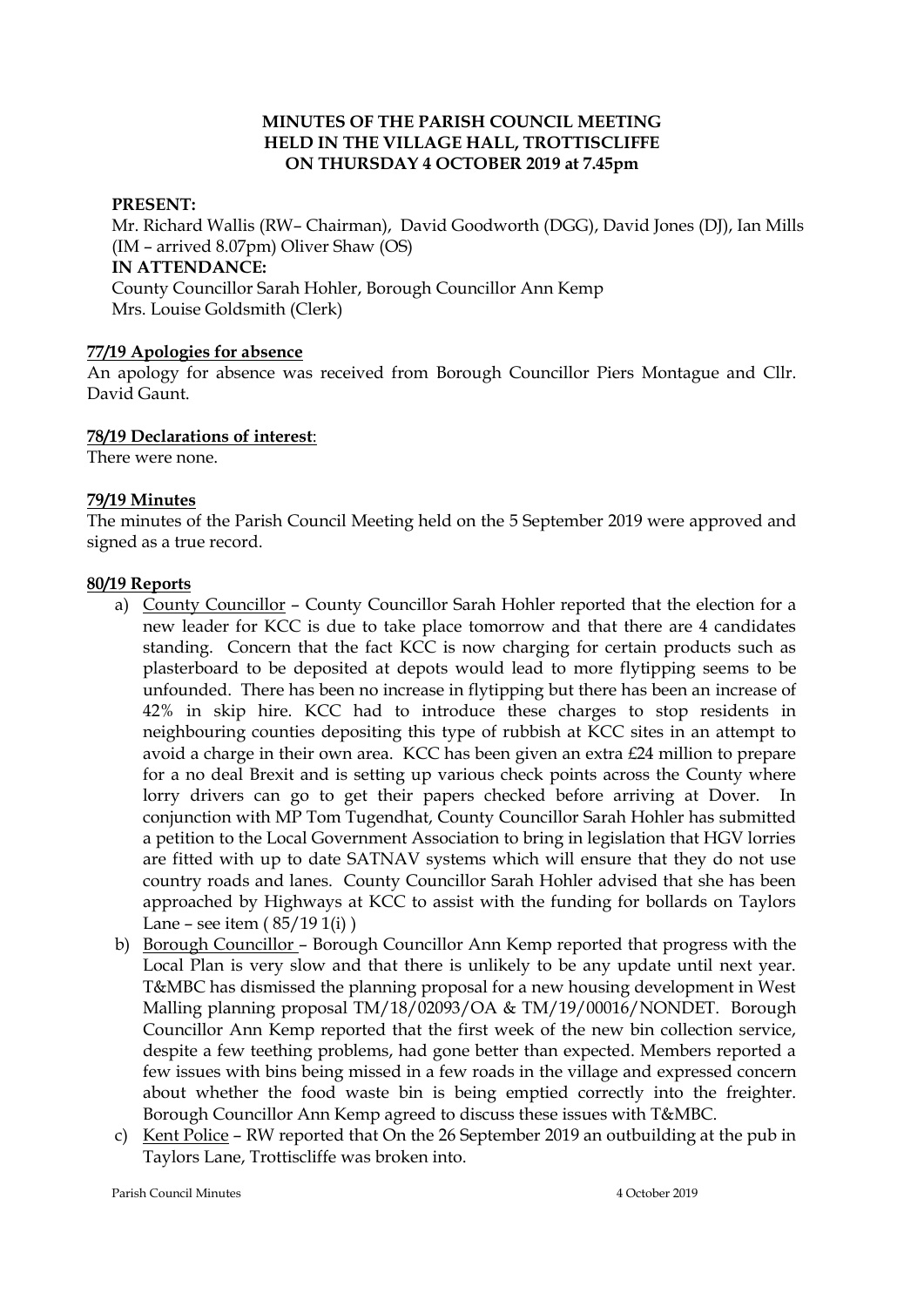- d) KALC Area Committee Nobody was able to attend the meeting held on the 19 September 2019.
- e) JPCTCG DG attended the meeting held on the 23 September 2019 and will circulate the minutes.
- f) Parish Partnership Panel IM attended the meeting held on the 5 September 2019. The Acting Inspector attended the meeting and advised that there are to be 300 new PCSOs in Kent of which 2 will be based in West Malling. During the summer there had been several traveller incursions, including unlawful encampments in Ightham and Platt. The use of Section 61 notices had proved extremely effective and Kent Police will continue to take action immediately. Fifteen grants have been awarded for shop front improvements in the Borough, including premises in West Malling, Larkfield, Hadlow, Borough Green and Kings Hill. Further applications are under consideration. T&MBC declared a recognition of global climate change and biodiversity emergencies in July 2019. Services and operations are to be reviewed to ensure policies support climate change mitigation. A draft Strategy will be out for consultation in May 2020 and parishes will be encouraged to contribute.
- g) Trosley Liaison Group RW attended the meeting held on the September 2019. The park has won a Gold Award for planting, the plants were provided by Spadework. A grant has been awarded for £27,000.00 towards providing an adult outside gym. A lot of coppicing is taking place to widen the tracks through the wood. Lots of promotional material is being issued to try and encourage more visitors to the park.
- h) Village Hall Committee IM reported that the drains in the village hall car park have been cleared and the new fire door in the hall has been installed.
- i) Tree Warden There was no report.
- j) Courts Committee Meeting The Clerk will arrange for the contractor that surveyed the drains in the village hall car park to assess the drainage in the tennis court car park.

*Members resolved to take Members of the public at the next agenda item*

# **83/19 Members of public:**

A member of the public has contacted the Clerk about cars parking in School Lane – see item (86/19 (3)). Members considered a number of ideas including ascertaining which cars are regularly blocking the road; RW to discuss drop off and collection times with the nursery; IM to ask the Village Hall Committee about the possibility of 'entrance' and 'exit' signs for the village hall car park which may improve the way in which cars are parked in this area.

*8.31pm County Councillor Sarah Hohler and Borough Councillor Ann Kemp left the meeting*

# **81/19 Matters arising**

- a) T&MBC Call for Sites/Development of the Local Plan see item 80/19 (b).
- b) Progress with a Community Bid for The Plough Inn Members noted that The Trosley Heritage Group will be holding a meeting to discuss raising funds to put in a bid. The group is considering offering share options. The village will be consulted on any proposal.
- c) Monthly Check of the Defibrillator The Clerk has carried out the monthly check.
- d) Vacancy on the Parish Council The vacancy is advertised on the noticeboards, website and in the Pilgrims. Cllr. Wallis asked Members to actively encourage residents to apply.
- e) Historic plaque for Graham Sunderland the Clerk to investigate.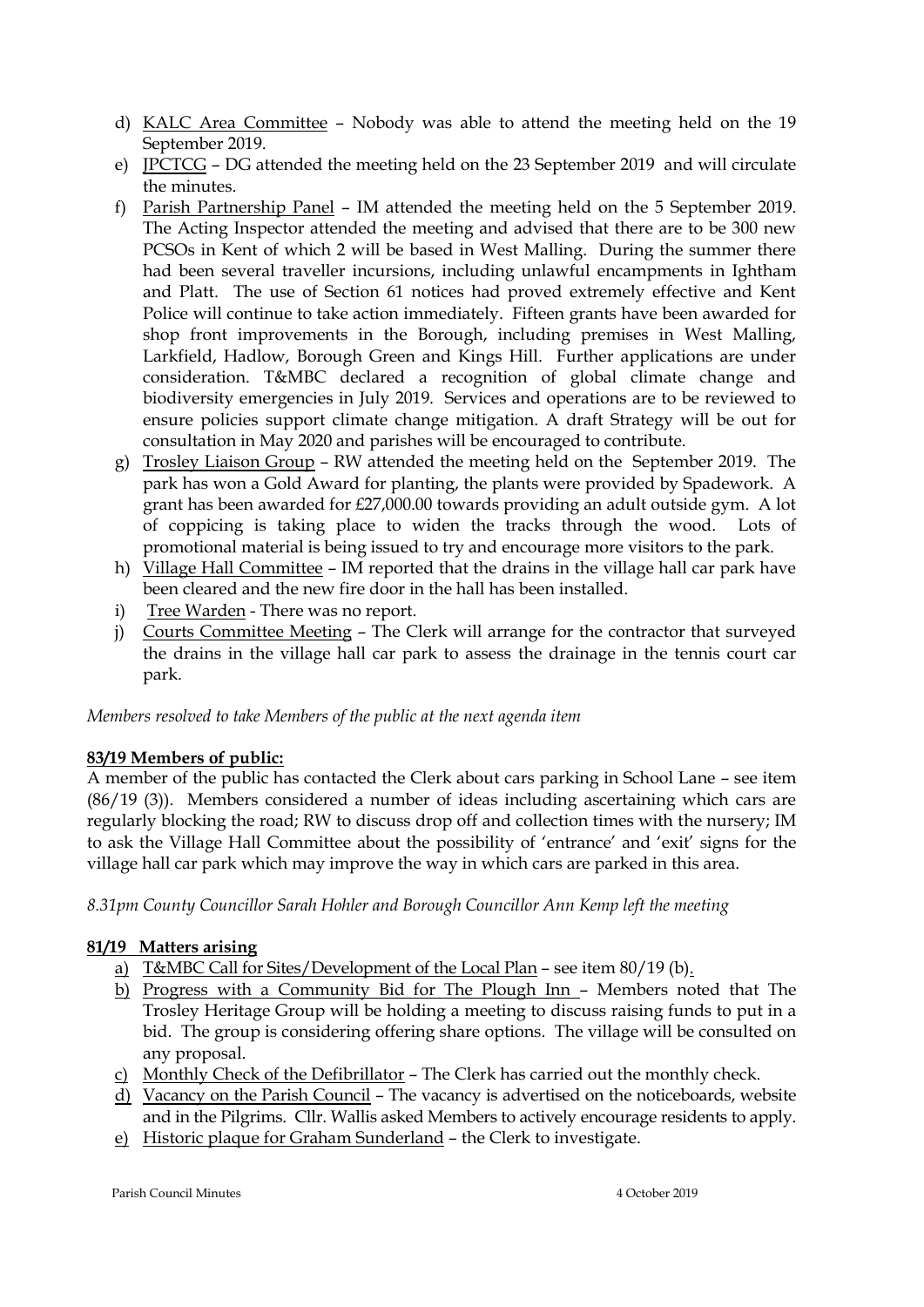#### **82/19 Finance & Policies**

Statement of payments to be made and income received

| <b>National Savings Account:</b> | £1,704.92  |
|----------------------------------|------------|
| Nat West TPC TCC Account:        | £ 5,379.89 |
| Nat West TPC Reserve Account:    | £15,932.25 |
| Nat West TPC Current Account     | £ 8,707.53 |
| Less cheque 286                  | 20.00      |
|                                  | 8,687.53   |

## **Receipts**: T&MBC Precept Second Instalment: £8,250.00

| <b>Supplier</b>           | Description               | Cheque | Amount    |
|---------------------------|---------------------------|--------|-----------|
|                           |                           | Number |           |
| Mrs L S Goldsmith         | (Salary 4 weeks)          |        |           |
|                           | $(05/09 - 03/10/19)$      | 000289 | £150.48   |
| <b>HMRC</b>               | (Clerk's Tax)             | 000290 | £150.48   |
| Mrs L S Goldsmith         | (Clerks Expenses)         | 000291 | £161.82   |
| PKF Littlejohn Ltd.       | (External Audit)          | 000294 | £360.00   |
| Four Seasons Gardens Ltd. | (Grass cutting and maint) | 000295 | £ 296.63  |
| Total                     |                           |        | £1,116.41 |

## **Transfer from TPC Current Account to TPC Reserve Account: £7,400.00**

**Cheques for signature TPC TCC Account:** None to consider.

- a) Cheques for signature: The Chairman proposed that the cheques listed above be signed. Agreed
- b) Bank Mandate OS and DG were reminded to take their ID in promptly to avoid any further issues and delay.
- c) Model Financial Regulations Members **resolved** to adopt the mandatory changes. It was decided not to adopt a suggested regulation that all Councillors should be credit checked.

## **84 /19 Planning**

1] TM/19/02055/LDP – Elpatos, Pilgrims Way, Trottiscliffe, ME19 5EP Lawful Development Certificate Proposed: Construction of replacement patio. *Resolved: No objections.*

b) Decisions from T&MBC:

1] TM/19/01693/FL – 1 Taylors Lane, Trottiscliffe, ME19 5ES Two storey side extension and single storey rear extension. *Approved* 3] TM/19/01769/LD - Land rear of The Old Post Office, Taylors Lane Lawful Development Certificate. Use of land as residential garden. *Certified*

# c) Other planning matters:

1] Millers Farm – the Clerk to find out if enforcement is requesting that the unauthorised caravan which is being lived in will now be removed.

Parish Council Minutes 4 October 2019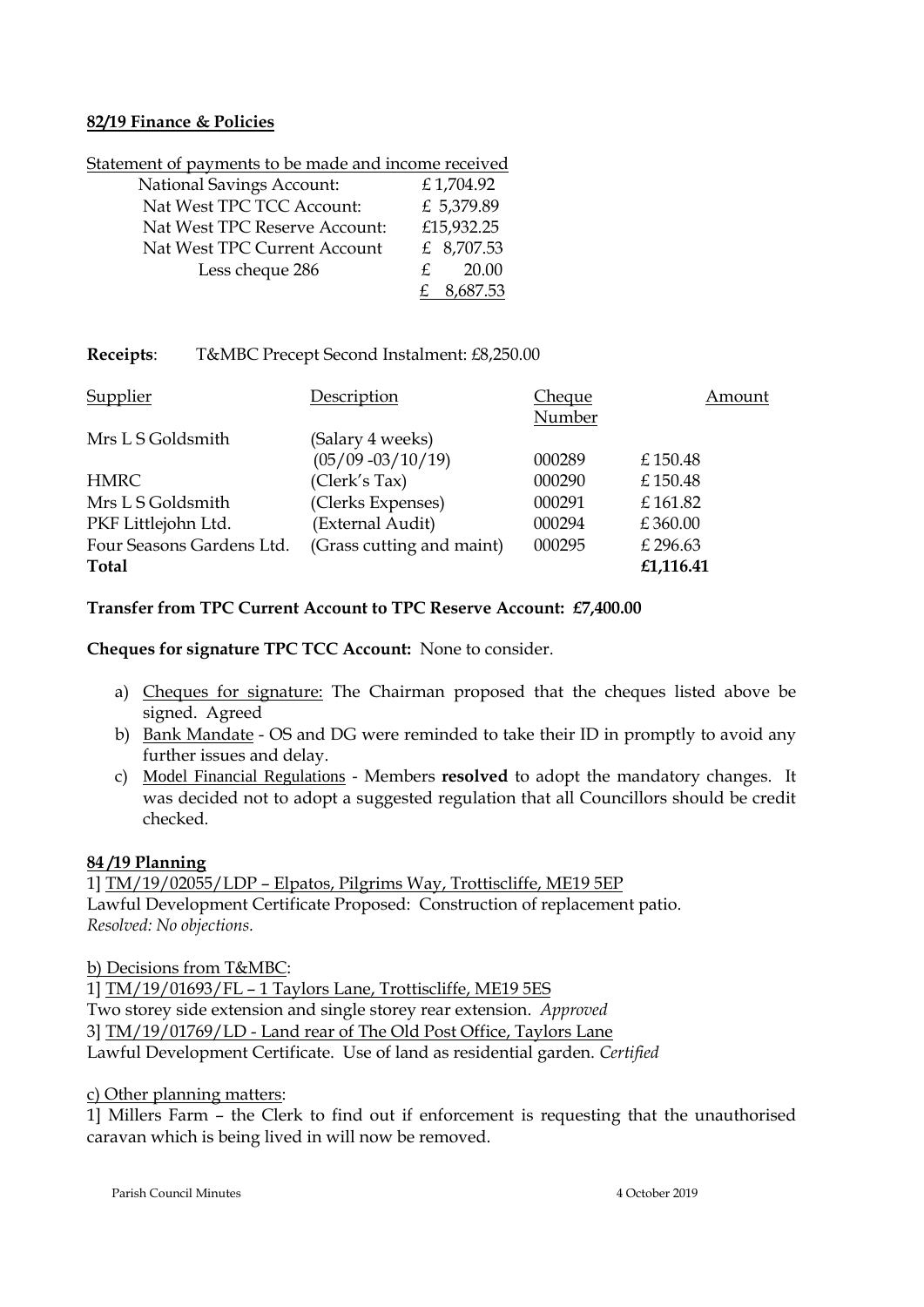# **85/19 Highways, Footways and Footpaths**

1] Reported Faults

i) Request for bollard in Taylors Lane – The Clerk is waiting for KCC to provide some options and quotes to stop cars mounting the kerb. County Councillor Sarah Hohler has been approached to assist with funding – see item 80/19 (a).

ii) Water on the road outside Prunelle, Church Lane – The Clerk has reported the problem with this area of road constantly flooding and it appears contractors are carrying out some investigations.

iii) Posts around the village green opposite The George – The Clerk has reported that another post has been damaged.

iv) Village gateway signage – The Clerk was asked to find out if KCC would be willing to support a proposal for signage and gate style fixtures at the entrances to the village in an attempt to encourage traffic to slow down.

2] Big Conversation Update - The new service commenced on the 15 July 2019 and timetables have been widely publicised. It seems that the service is being well received.

3] ] KCC Parish Seminar – The Clerk will attend the seminar due to be held on the 20 November 2019

# **86/19 Open Spaces, Recreation Ground and Allotments**

1] Recreation Ground and playground – Members approved the risk assessment provided by the PTA at Trottiscliffe School for the annual bonfire display. The Clerk was asked to remind the organisers to ensure that all the rubbish is collected and that an entrance charge cannot be printed on the tickets.

2] Allotments – There was no report.

3] Trottiscliffe School Update – OS offered to talk to the school about ensuring that the staff parking in the school grounds is utilised and that parents are encouraged to park in the village hall car park.

4] Community Farm – Members noted that the school children are now going up to the farm on a regular basis and are designing a new chicken pen as part of a school project. The children, led by the deputy head teacher, are hoping to halter train the lambs with a view to showing them at some point. The August and September Open Days were reasonably well attended links with Communigrow, a community based garden in East Malling, are being explored to distribute the eggs.

## **87/19] Correspondence**

## a) For Information

1] Area 2 Planning Committee – 6 November 2019

2] Joint Transportation Board – 18 November 2019

3] Parish Partnership Panel – 14 November 2019

- 4] Standards Committee 14 January 2020
- 5] KALC Area Committee Meeting 15 December 2019

b) On Circulation

- 1] Clerk & Councils Direct September 2019
- 2] Parish Partnership Panel Minutes of meeting held on 5 September 2019
- 3] KALC News August 2019
- 4] Tonbridge & Malling Community Safety Partnership Newsletter September/October 2019

5] Parish News

6] The Clerk Magazine – September 2019